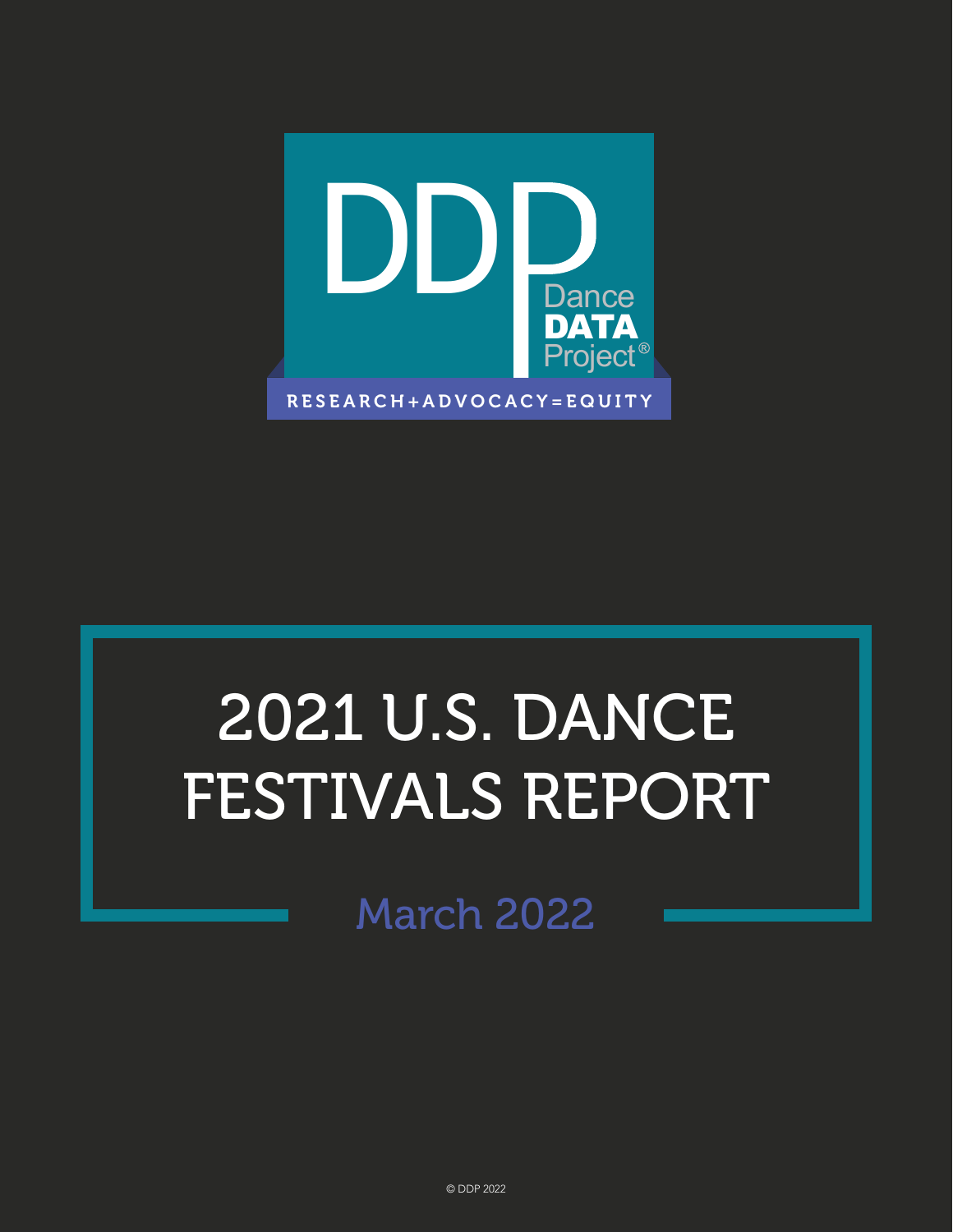

# Report Summary

This Report is Dance Data Project® (DDP)'s third annual Report on gender equity in dance festivals, analyzing performance programming and artistic directors at dance festivals and comparing year-to-year results.

Dance festivals provide a platform for commissioning new creative voices as well as for sharing beloved works with new audiences. Festivals often present dance in community-oriented ways: bringing together a wide range of companies and choreographers, providing outdoor performances and kid-friendly events, offering opportunities for submissions from emerging and young choreographers, and bringing esteemed artists to new locales.

In this Report, DDP has included only dance festivals occurring in the U.S., ensuring a more specific sample to better measure trends of gender equity. Previous DDP festival research has also included several non-U.S. festivals, and going forward, DDP will examine these in a separate study.

In this Report, DDP has also included dance film festivals and captured the methods of presentation for all festivals, live, virtual, hybrid, or film, as dance on screen becomes an increasingly significant part of the industry.

Festivals can offer a key stepping stone for female choreographers, whose work may be seen by new audiences and critics. An analysis of gender equity at festivals can provide a glimpse of the industry as a whole.

#### Key Findings include:

- 48% of the works recorded were choreographed by women.
- 36% of the world premieres recorded were choreographed by women.
- 62% of virtual works recorded were choreographed by women, compared to only 38% of live works.
- 69% of the festivals studied were led by women, compared to 31% led by men.
- The average gender equity score, calculated by dividing the number of women-choreographed works by the number of total works for each festival, was 0.45, indicating that on average, a festival programmed 45% works by women.
- The festivals led by women had an average gender equity score of 0.49, compared to 0.38 at the festivals led by men, indicating that women-led festivals program a higher percentage of women-choreographed works.
- The average festival gender equity score increased by 0.15 between 2019 and 2021, indicating that the festivals sampled in 2021 programmed 15% more choreographic work by women than the festivals sampled in 2019.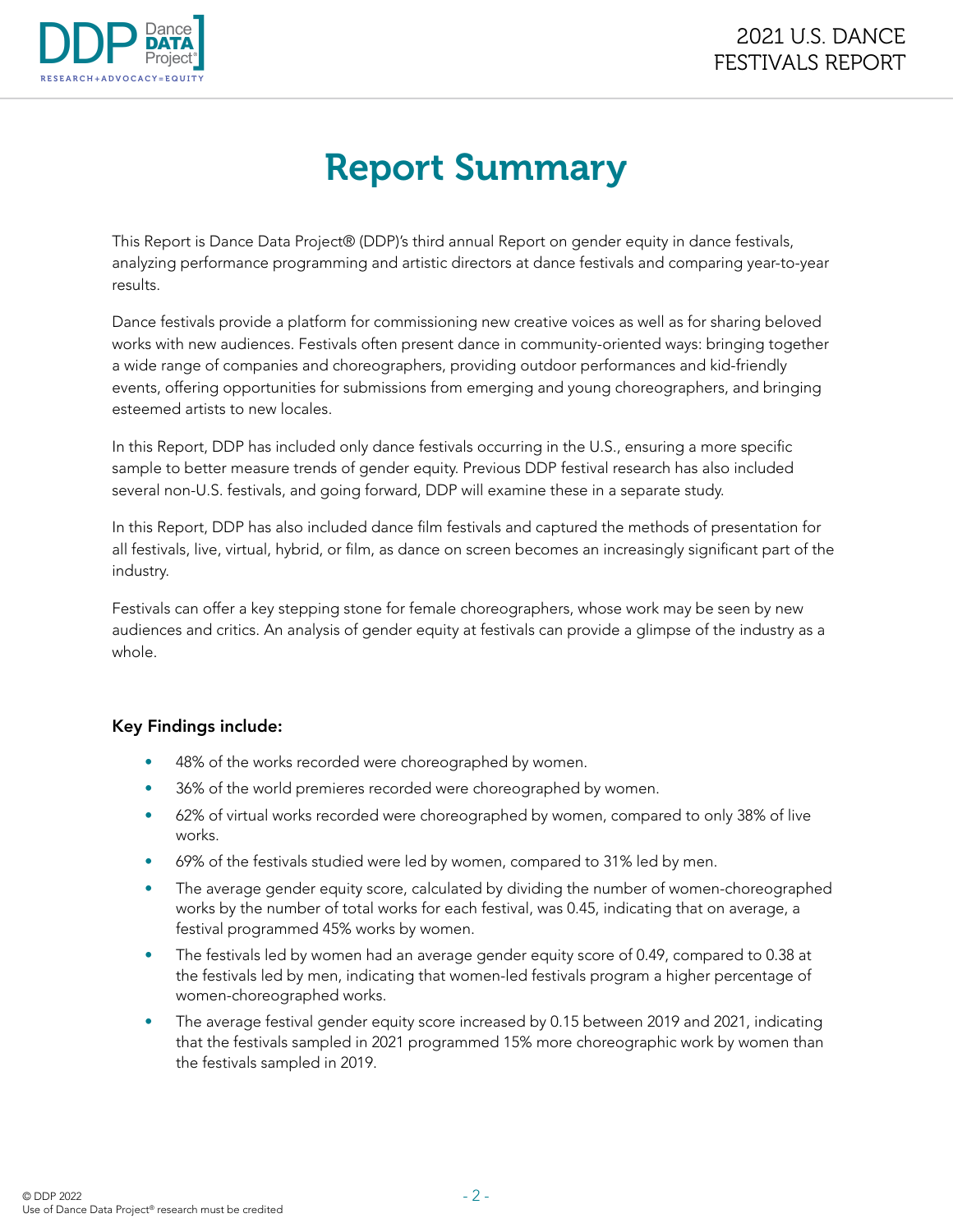

#### This report contains the following sections:

- I. Festivals Analyzed
- II. Performance Programming Analysis
- III. Leadership Analysis
- IV. Year-to-Year Comparison
- V. Conclusions and Opportunity for Future Research
- VI. Operational Definitions, Limitations, and Methodology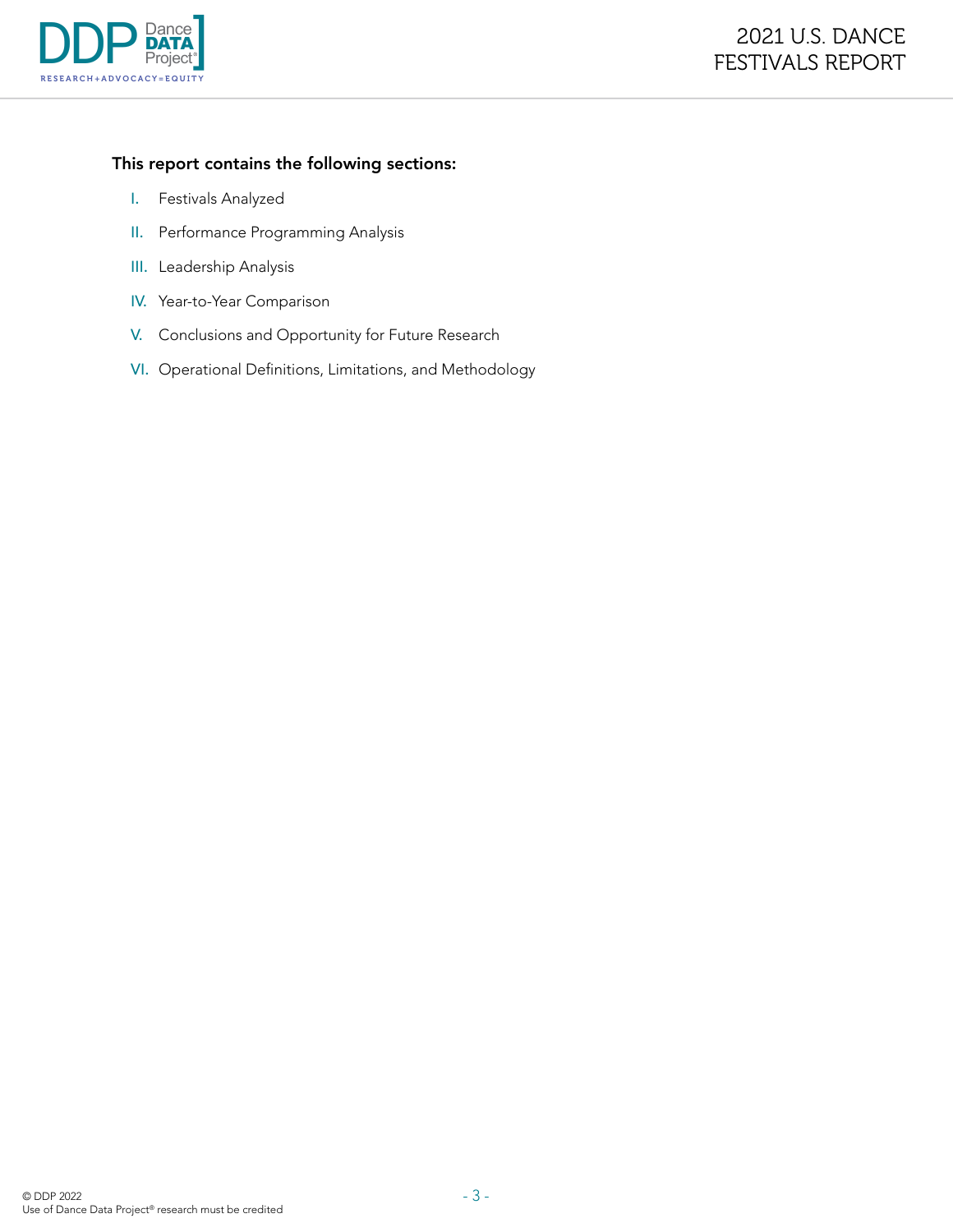

# Section I: Festivals Analyzed

The following festivals were examined in DDP's research and calculations for this Report. These festivals were selected from a larger list, which was then filtered down to include only festivals which had dance programming in 2021, occurred in the U.S., and had information publicly available on performance programming and choreographers. Please note that this sample does not encompass every U.S. dance festival which occurred in 2021.

- 1. American Dance Festival
- 2. Austin Dance Festival\*
- 3. BAAND Together Dance Festival\*
- 4. Ballet Sun Valley
- 5. Ballet West's Choreographic Festival
- 6. Bates Dance Festival
- 7. CHOP SHOP
- 8. Contemporary Dance Choreography Festival (CDCFest)\*
- 9. Dance Camera West OVID.tv Virtual Festival<sup>\*</sup>
- 10. The Dance Gallery Festival\*
- 11. Dance on Camera Festival\*
- 12. Dance Salad Festival
- 13. Dance St. Louis Emerson SPRING TO DANCE® Festival
- 14. DanceAfrica\*
- 15. Detroit Dance City Festival\*
- 16. DUMBO Dance Festival\*
- 17. Fall For Dance Festival
- 18. Hamptons Dance Project
- 19. Harvest Chicago Contemporary Dance Festival
- 20. HH11 Dance Festival<sup>\*</sup>
- 21. Jacob's Pillow Dance Festival
- 22. Kaatsbaan Spring and Summer Festival
- 23. Laguna Dance Festival
- 24. Lake Tahoe Dance Festival
- 25. Little Island Dance Festival\*
- 26. Little Island NYC FREE\*
- 27. Los Angeles Dance Shorts Film Festival\*
- 28. Nantucket Atheneum Dance Festival
- 29. Oklahoma International Dance Festival\*
- 30. San Francisco Dance Film Festival\*
- 31. Sans Souci Festival of Dance Cinema\*
- 32. Screen Dance International\*
- 33. Seattle International Dance Festival
- 34. Traverse City Dance Project
- 35. Vail Dance Festival
- 36. Virtual Pathways Dance Festival

\*Festivals with an asterisk were analyzed by DDP for the first time in this Report and were not included in calculations for 2020 or 2019 dance festivals.

The festivals included in this Report had various types of dance performance programming in 2021. DDP has categorized programming as either live, virtual, film, or hybrid.<sup>1</sup> The lists below show which type of performance programming each festival offered in 2021. Note that some festivals offered more than one, and are thus included in more than one category.

<sup>1</sup> Live - performed in-person for an in-person audience. Virtual - created as in-person works for the stage, but videoed and presented virtually. Film - created with the intention of being shown on a screen rather than stage. Hybrid - presented as both live and virtual.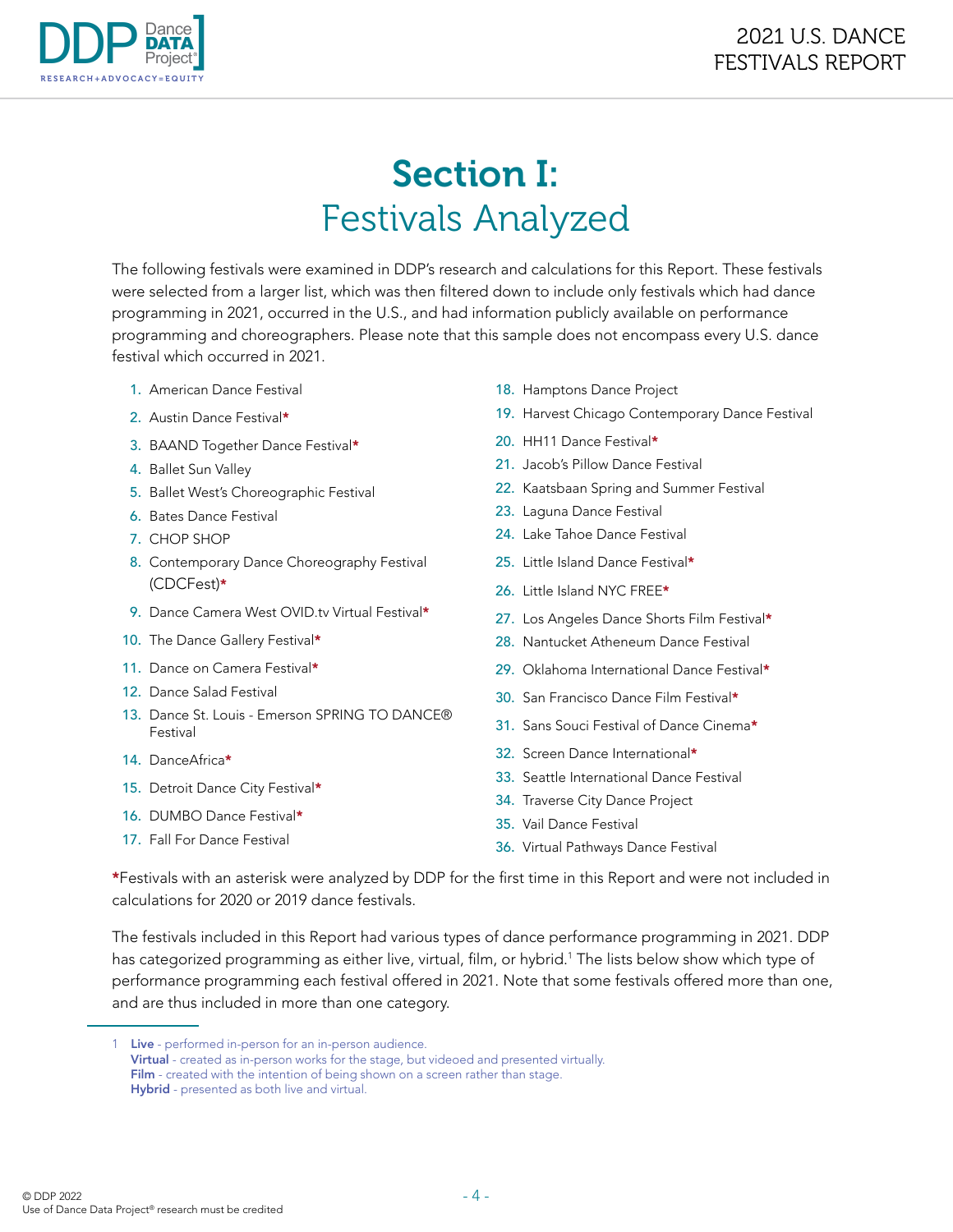

#### *Live Programming*

- American Dance Festival
- Austin Dance Festival
- BAAND Together Dance Festival
- Ballet Sun Valley
- Ballet West's Choreographic Festival
- Bates Dance Festival
- Contemporary Dance Choreography Festival (CDCFest)
- The Dance Gallery Festival
- Dance St. Louis Emerson SPRING TO DANCE® Festival
- DanceAfrica
- Fall For Dance Festival
- Hamptons Dance Project
- Jacob's Pillow Dance Festival
- Kaatsbaan Spring and Summer Festivals
- Laguna Dance Festival
- Lake Tahoe Dance Festival
- Little Island Dance Festival
- Little Island NYC FREE
- Nantucket Atheneum Dance Festival
- Oklahoma International Dance Festival
- Seattle International Dance Festival
- **Traverse City Dance Project**
- Vail Dance Festival

#### *Virtual Programming*

- Bates Dance Festival
- CHOP SHOP
- Dance Salad Festival
- Detroit Dance City Festival
- DUMBO Dance Festival
- HH11 Dance Festival
- Jacob's Pillow Dance Festival
- Lake Tahoe Dance Festival
- Virtual Pathways Dance Festival

#### *Film Programming*

- Dance Camera West OVID.tv Virtual Festival
- The Dance Gallery Festival
- Dance on Camera Festival
- Detroit Dance City Festival
- Los Angeles Dance Shorts Film Festival
- San Francisco Dance Film Festival
- Sans Souci Festival of Dance Cinema
- Screen Dance International

#### *Hybrid Programming*

- Harvest Chicago Contemporary Dance Festival
- Jacob's Pillow Dance Festival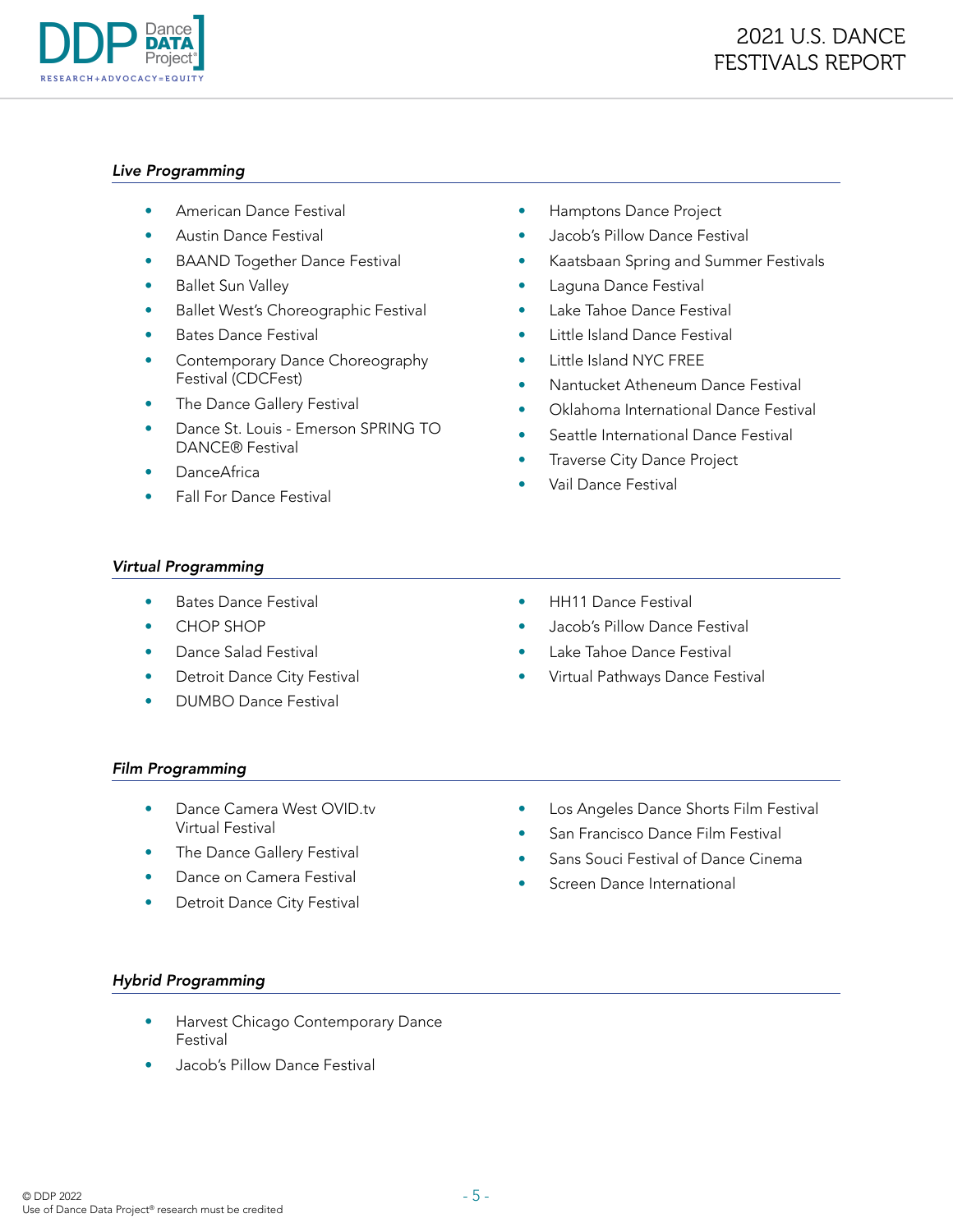

The following festivals, which were included by DDP in previous festival reports, were excluded from this Report due to one or more of the following reasons: no dance festival programming in 2021, not based in the U.S., insufficient information for data analysis publicly available. They are listed alphabetically below, color-coded by reason for exclusion.

- Ballet Across America
- Cannes Dance Festival
- Cape Dance Festival
- Co•Lab Dance
- Collective Thread Dance Festival
- Edinburgh Fringe Festival
- Festival Internacional de Música y Danza de Granada
- Fire Island Dance Festival
- The Grange Festival
- International Ballet Festival of Miami
- International Festival of Ballet and Music Nervi
- Los Angeles Dance Festival
- Los Angeles International Dance Festival
- MixMatch Dance Festival
- Panama Ballet Festival
- Southern Vermont Dance Festival
- Spoleto Festival Italy
- Spoleto Festival USA
- Stern Grove Festival
- Vineyard Arts Project

Key:

No dance festival programming in 2021 Not based in the U.S. Insufficient information available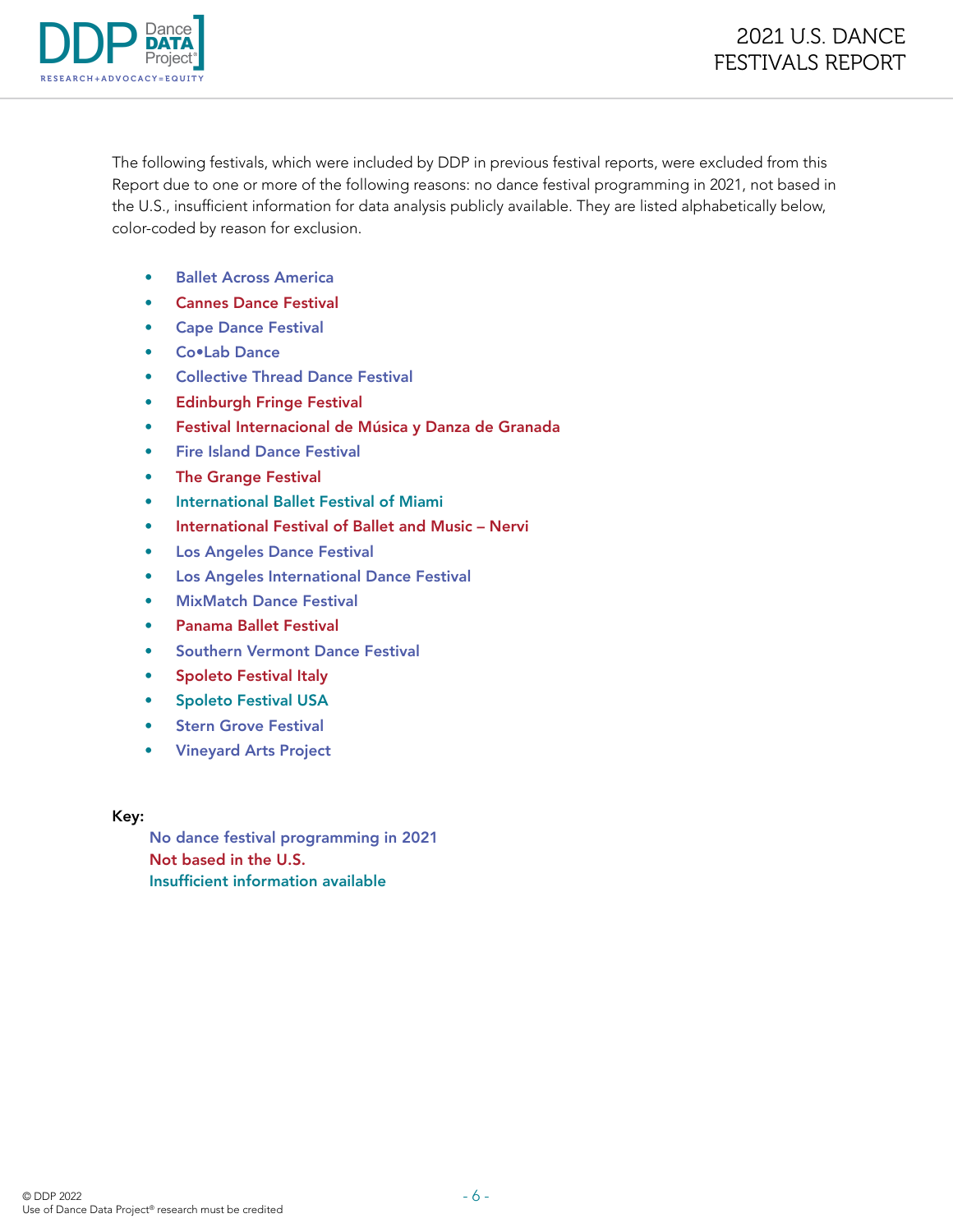

# Section II: Performance Programming Analysis

From the sample of 36 festivals, DDP's research team recorded all individual works programmed in festival performances. The works were then classified by gender of choreographer into the following categories: choreographed by women, choreographed by men, choreographed by co-choreographers of different genders, choreographed by gender expansive individuals.<sup>2</sup> In the cases of works that were created by more than one choreographer of the same gender, the work was classified under that gender category.

Within this section, the works are also analyzed by additional variables: mode of performance, premiere, and length of work.

At the 36 total festivals, 879 choreographic works were recorded. Of these, 48% were choreographed by women.<sup>3</sup>

# Gender Distribution of Choreographers

*All Choreographic Works (choreographed by) Women Men Co-Choreographers of Different Genders Gender Expansive Choreographers 48% 43% 9% 1%*



2 For the full operational definition of gender used, refer to **Section VI. Operational Definitions.** 

3 Percentages are rounded to the nearest whole number throughout this study. Because of this, percentages may appear to add to slightly more or less than 100%.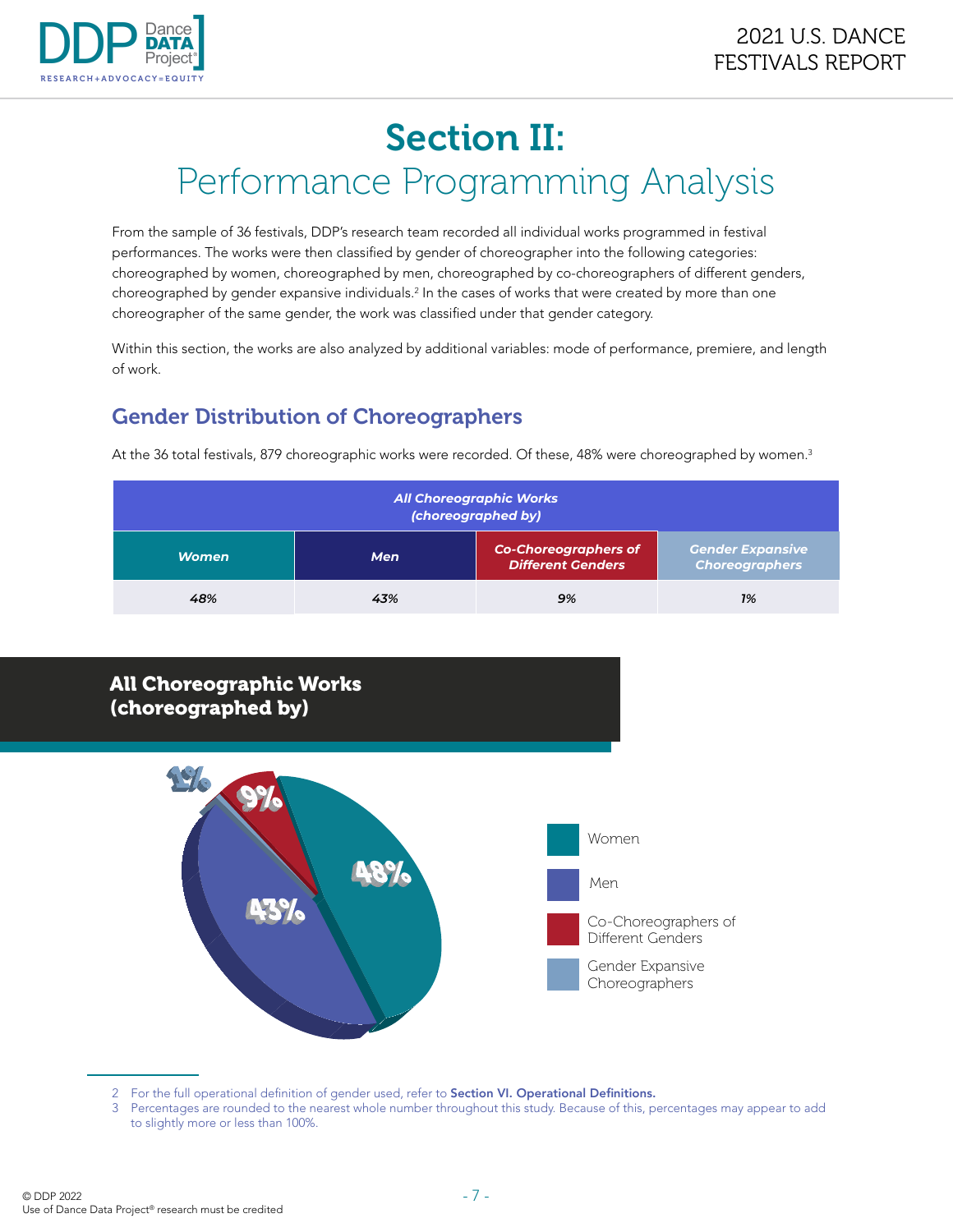

### Average Gender Equity Scores

Within the sample of festivals, the number of works recorded per festival varies greatly, from as few as four works to as many as 120. To better analyze the average gender equity in festival performance programming, a gender equity score was calculated for each festival.4 To learn how this score was calculated, please refer to Section VI. Methodology.

In this study, the average gender equity score was 0.45, indicating that when each festival was given equal weight, on average 45% of works were choreographed by women. The highest score was 0.82 (one festival) which contained 82% works by women. The lowest score was 0.00 (two festivals), which had no works by women.

#### Gender Equity Scores in Performance Programming



Note: Festivals which programmed a higher number of works contributed more heavily to the overall percentages, as given in the other findings of this section. The gender equity scores are calculated by festival, meaning that every festival contributes equally to those scores. Gender equity scores refer only to the percentage of works choreographed by women: no other equity factors were included.

<sup>4</sup> Three festivals were excluded from calculations for gender equity scores: Austin Dance Festival, DanceAfrica, Harvest Chicago Contemporary Dance Festival. For further details, please refer to Section VI. Limitations.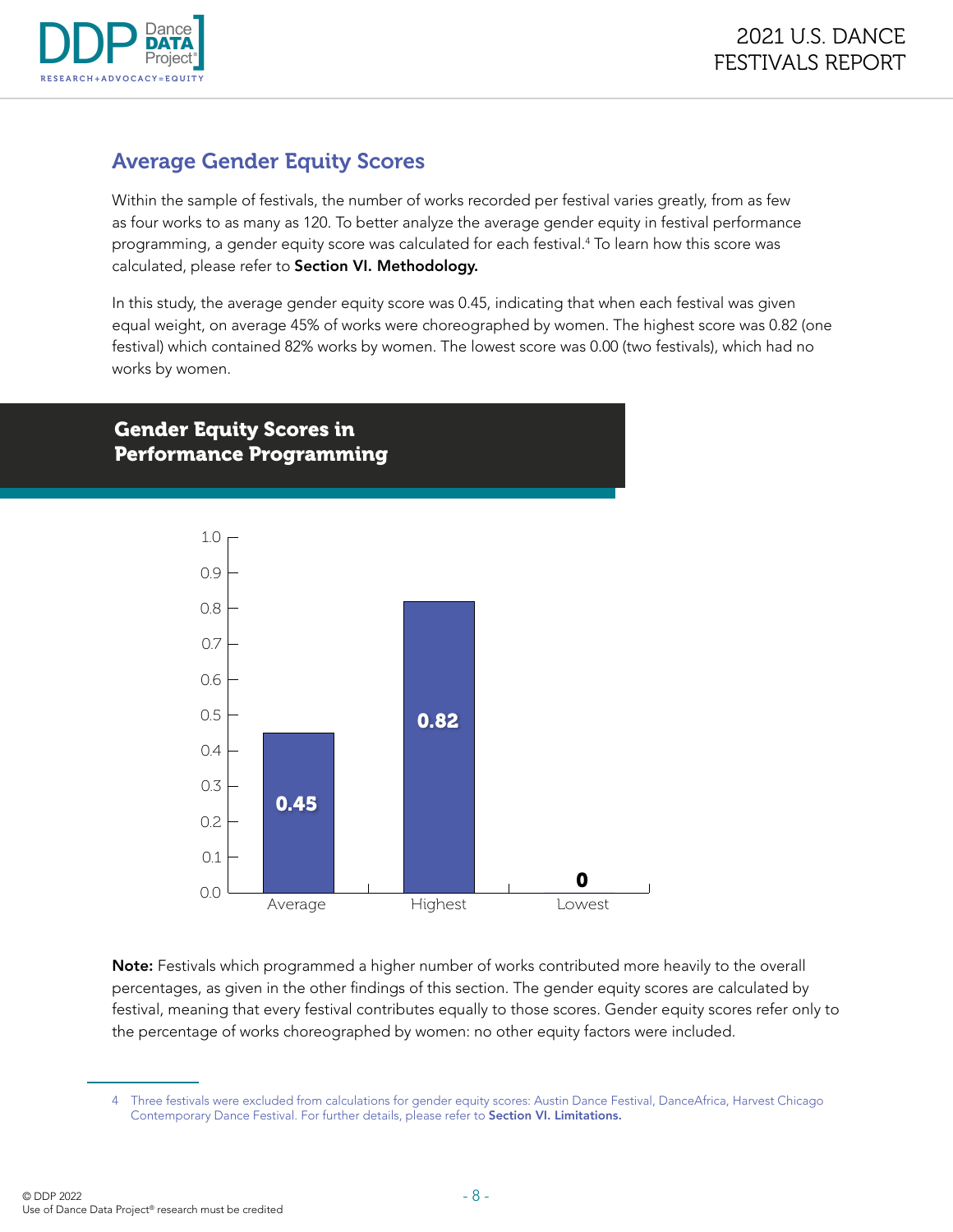

# World Premieres

118 works were identified as world premieres.<sup>5</sup> Of these, 36% were choreographed by women.

| <b>World Premieres</b><br>(choreographed by) |            |                                                         |                                                  |  |
|----------------------------------------------|------------|---------------------------------------------------------|--------------------------------------------------|--|
| <b>Women</b>                                 | <b>Men</b> | <b>Co-Choreographers of</b><br><b>Different Genders</b> | <b>Gender Expansive</b><br><b>Choreographers</b> |  |
| 36%                                          | 47%        | 15%                                                     | 1%                                               |  |

### World Premieres (choreographed by)



Further Analysis:

- Of the 118 premieres, 87 works, or 74%, were presented live.
- 15 live premieres were full-length works, and 9 (60%) of them were choreographed by women.
- 72 live premieres were mixed-bill works, and 24 (33%) of them were choreographed by women.

<sup>5</sup> It is likely that the actual number of world premieres was higher than 118. Works which were not explicitly identified or verified as world premieres were not included in this calculation.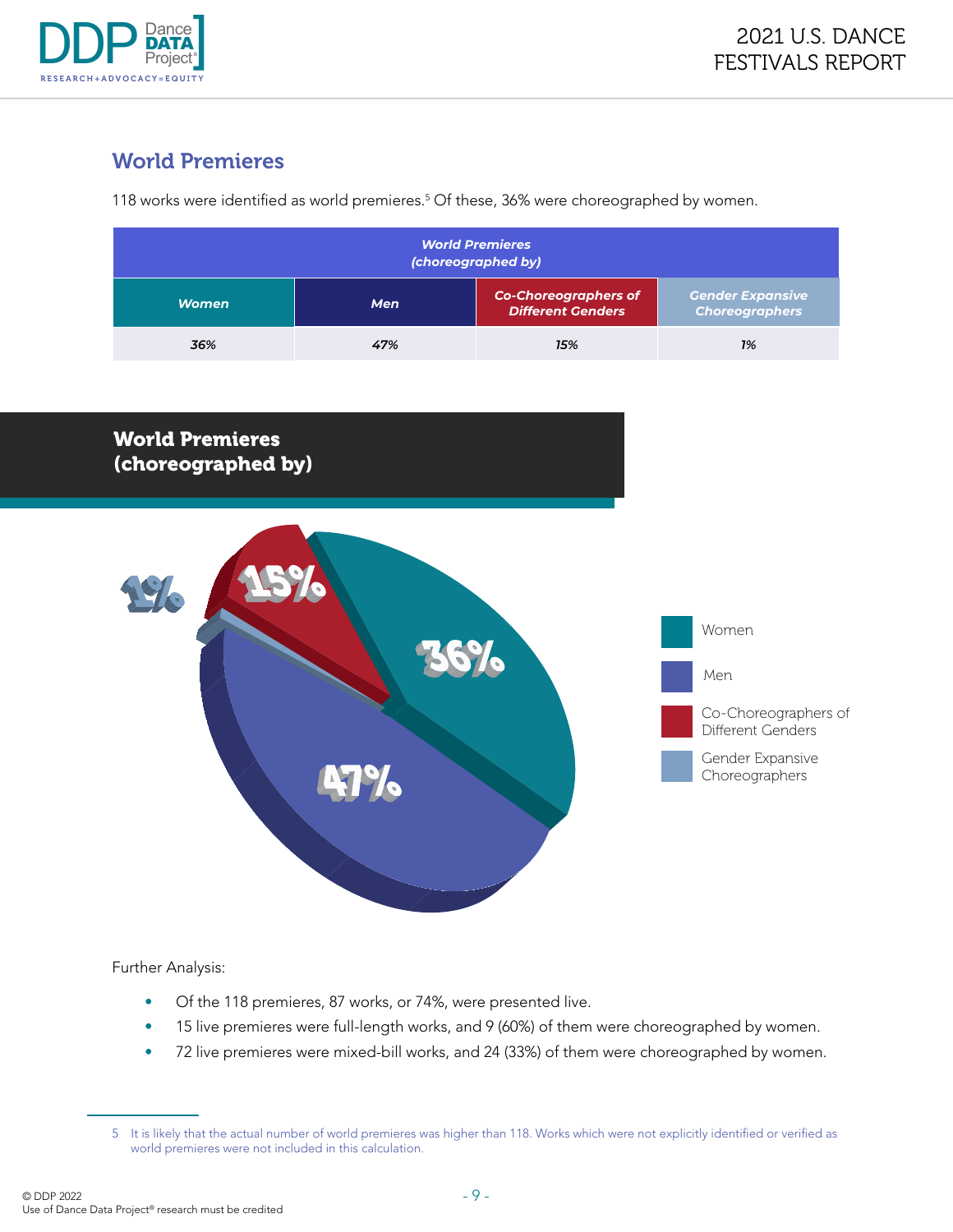

## Mode of Presentation

The works were classified by the following modes of presentation: live, virtual, film, hybrid.

- 369 works were performed live performed in-person for an in-person audience.
- 203 works were performed virtually created as in-person works for the stage, but videoed and presented virtually.
- 264 works were presented as films created with the intention of being shown on a screen rather than stage.
- 43 works were presented in a hybrid mode available both live and virtual.

| Mode of<br><b>Presentation</b> | (choreographed by)<br><b>Women</b> | <b>Men</b> | <b>Co-Choreographers of</b><br><b>Different Genders</b> | <b>Gender Expansive</b><br><b>Choreographers</b> |
|--------------------------------|------------------------------------|------------|---------------------------------------------------------|--------------------------------------------------|
| Live                           | 38%                                | 52%        | 9%                                                      | 1%                                               |
| Virtual                        | 62%                                | 33%        | 5%                                                      | 0%                                               |
| <b>Films</b>                   | 48%                                | 37%        | 13%                                                     | 1%                                               |
| Hybrid                         | 53%                                | 42%        | 5%                                                      | 0%                                               |

The following chart compares the percentage of works that were choreographed by women between the four modes of presentation.

### Percentage of Women-Choreographed Works

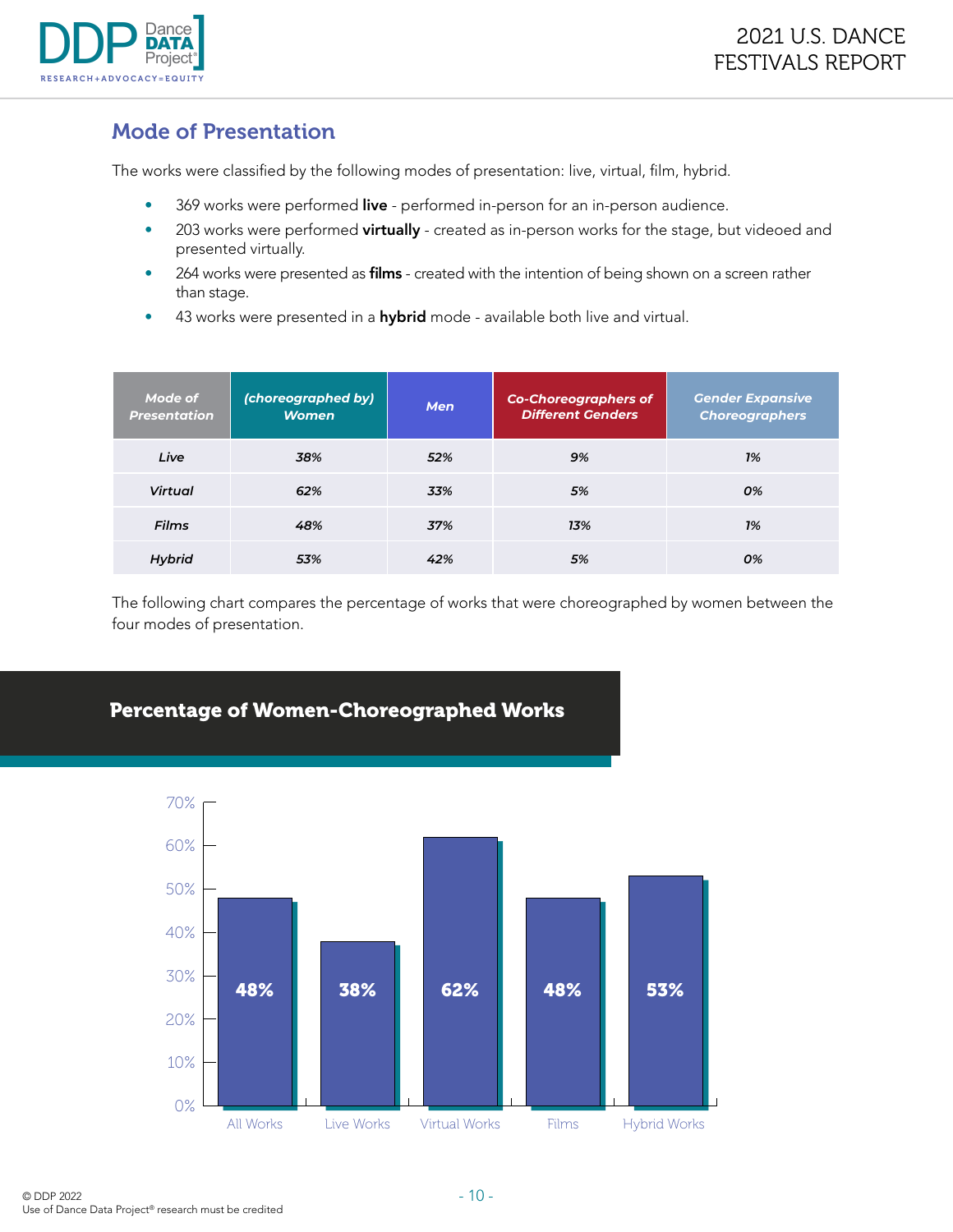

# Type of Work

The works were also categorized either as mixed-bill or full-length, depending respectively if they appeared in a performance or presentation with other works or alone.<sup>6</sup>

831 works were presented as mixed-bill, i.e. alongside other works. As this makes up 95% of the total, the gender distribution of choreographers closely mirrors the overall total (48% women-choreographed works).

48 works, 5% of the total, were presented as full-length works, ie. comprising an entire program, presented alone.

| <b>Full Length Works</b><br>(choreographed by) |     |                                                         |                                                  |
|------------------------------------------------|-----|---------------------------------------------------------|--------------------------------------------------|
| <b>Women</b>                                   | Men | <b>Co-Choreographers of</b><br><b>Different Genders</b> | <b>Gender Expansive</b><br><b>Choreographers</b> |
| 46%                                            | 33% | 21%                                                     | 0%                                               |

### Full-Length and Mixed-Bill Works (choreographed by)



6 Full-Length works - comprised an entire program, presented alone. Mixed Bill works - comprised part of a program, presented alongside other works of similar length.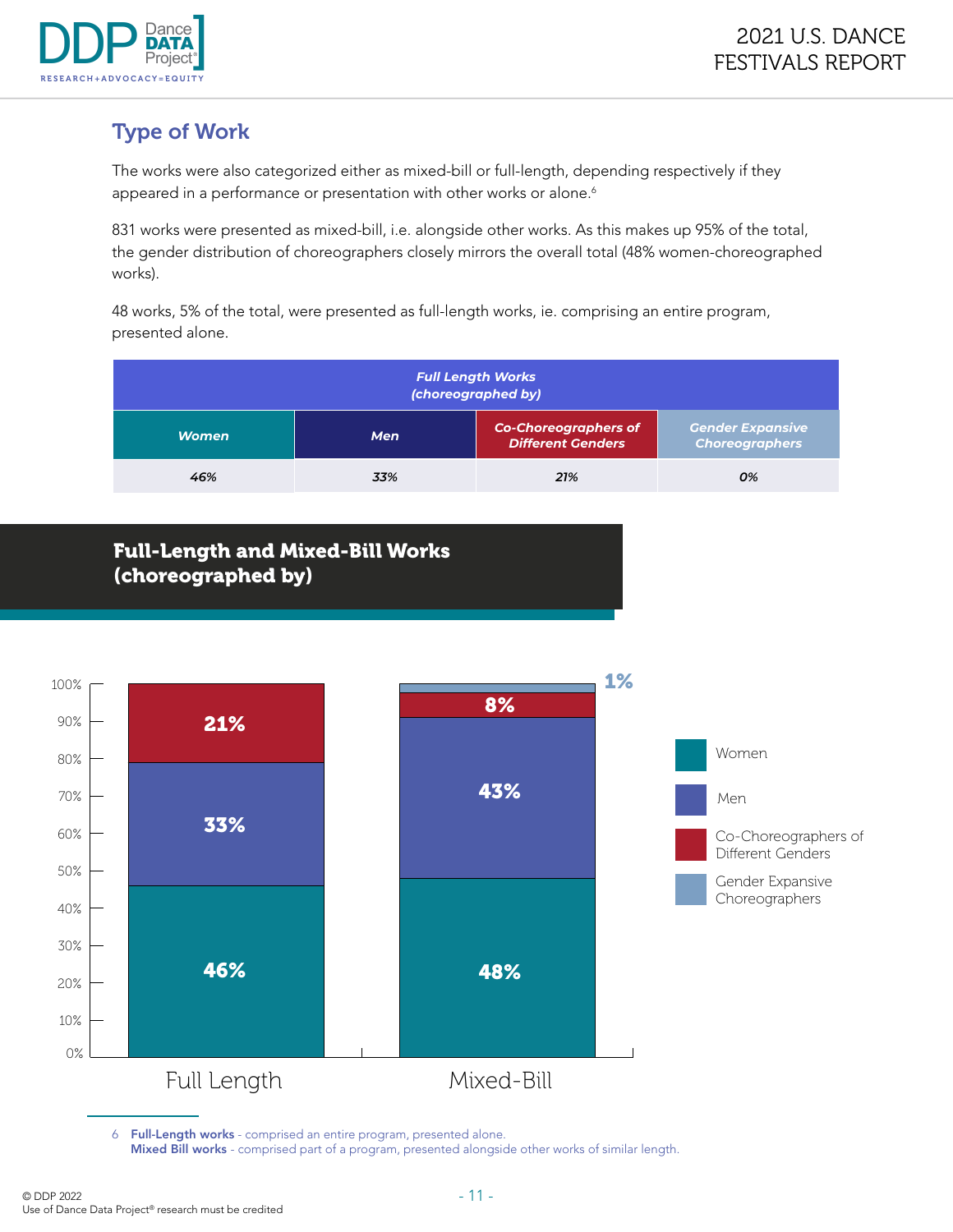

# Section III: Leadership Analysis

For each festival, the DDP research team recorded the gender of the artistic director(s), or the person(s) whose titles most closely aligned with the role. As the festivals varied in structure, the titles of the recorded leaders also varied, including artistic director, director, producer, executive director, founder, and other similar titles.<sup>7</sup>

Three festivals were recorded as being led by co-artistic directors. At all three festivals, all directors recorded were women, and the festivals were accordingly classified as led by women.

Of the 35 festivals:

- 24 were led by women (69%)
- 11 were led by men (31%)

At the festivals led by women, the average gender equity score was 0.49. At the festivals led by men, the average gender equity score was 0.38.



#### Average Gender Equity Scores

7 For one festival, BAAND Together Dance Festival, no artistic director was recorded. This festival was held at Lincoln Center and was a collaboration between five companies: Ballet Hispánico, Alvin Ailey American Dance Theater, American Ballet Theatre, New York City Ballet, and Dance Theatre of Harlem.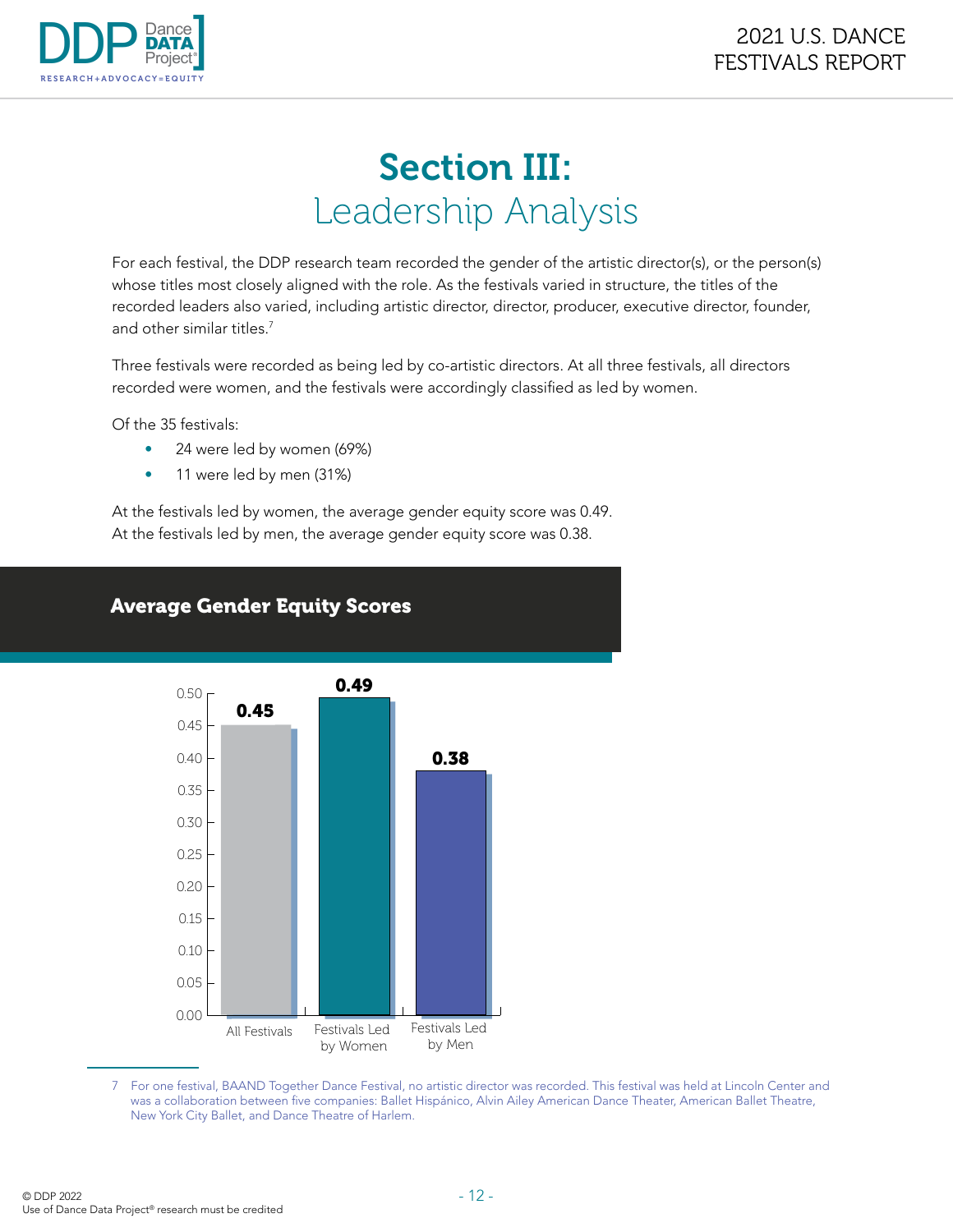

# Section IV: Year-to-Year Comparison

As this Report is DDP's third annual report on dance festivals, the following section compares DDP's findings between years. To better understand the context surrounding these findings and the limitations, such as difference in size and qualifying factors of samples, please refer to Section VI. Limitations.

To more accurately compare DDP's findings between years, all calculations for 2021 used in this section were adjusted to exclude film festivals, since this was the first year in which dance film festivals were included. Additionally, all calculations for 2020 were adjusted to remove non-U.S. festivals.

Note: 13 festivals were included in all three years, and an additional six festivals were included in both 2020 and 2021 analysis.

## Average Festival Gender Equity Scores

The average festival gender equity scores show an increase of 0.15 between 2019 and 2021, indicating that the festivals sampled in 2021 programmed 15% more choreographic work by women than the festivals sampled in 2019.

| <b>Festival Year</b> | <b>Average Gender Equity Score</b> |  |  |
|----------------------|------------------------------------|--|--|
| 2019                 | 0.30                               |  |  |
| 2020                 | 0.40                               |  |  |
| 2021                 | 0.45                               |  |  |

## All Works

The overall percentage of works choreographed by women also increased between 2019 and 2021, from 26% to 47%.

| <b>Festival Year</b> | <b>Number of Works</b><br><b>Studied</b> | <b>Women</b><br><b>Choreographed</b> | <b>Men</b><br><b>Choreographed</b> | Other <sup>8</sup> |
|----------------------|------------------------------------------|--------------------------------------|------------------------------------|--------------------|
| 2019                 | 230                                      | 26%                                  | 69%                                | 5%                 |
| 2020                 | 184                                      | 38%                                  | 56%                                | 7%                 |
| 2021                 | 615                                      | 47%                                  | 45%                                | 8%                 |

<sup>8</sup> The category of "Other" encompasses the following: works by choreographers of uncategorized genders, works by gender expansive choreographers, and works by co-choreographers of different genders.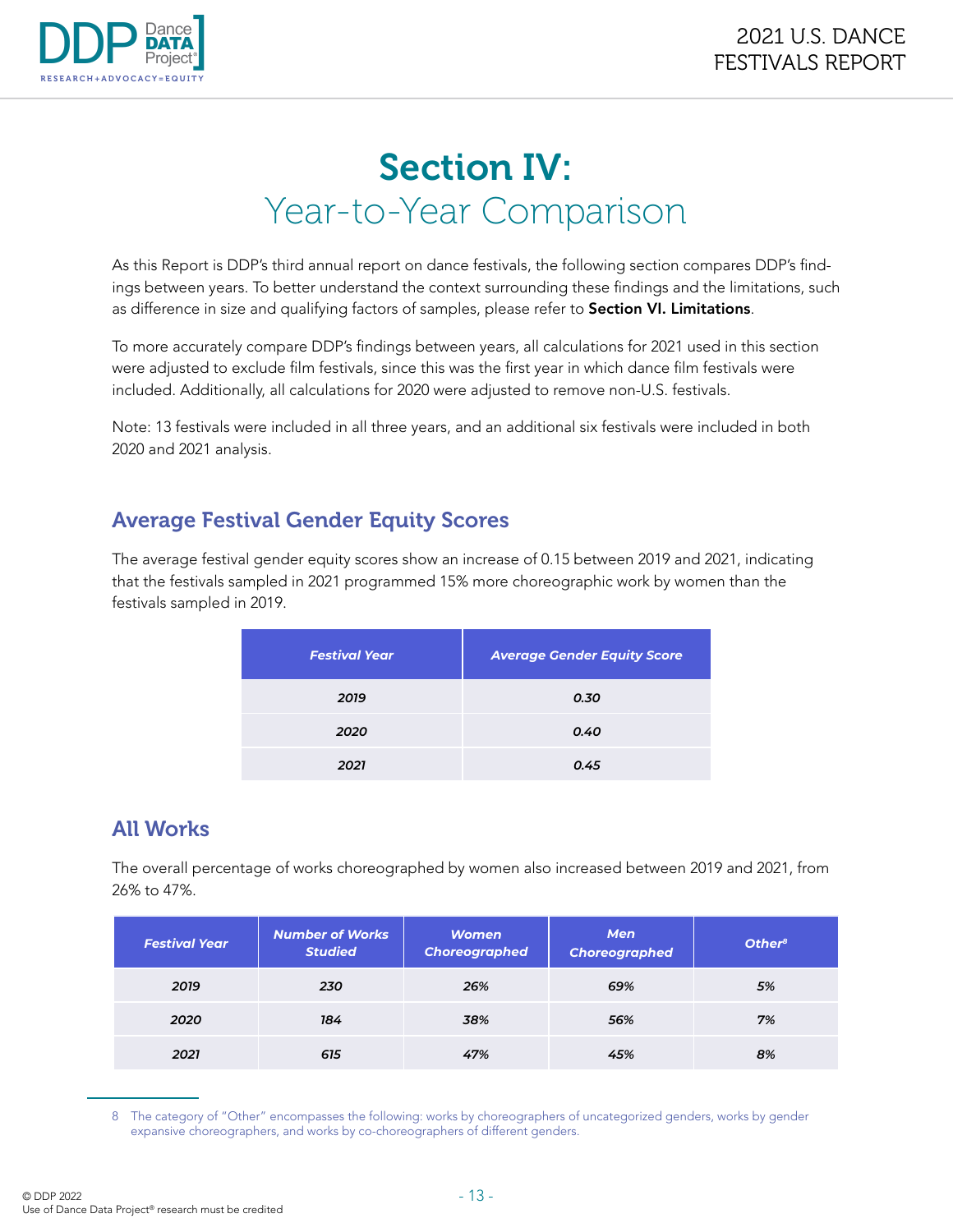

# World Premieres

The percentage of premieres choreographed by women varies between years, with the highest percentage in 2020 at 49%.

| <b>Festival Year</b> | <b>Total Premieres</b><br><b>Studied</b> | <b>Women</b><br><b>Choreographed</b> | <b>Men</b><br><b>Choreographed</b> | <b>Other</b> |
|----------------------|------------------------------------------|--------------------------------------|------------------------------------|--------------|
| 2019                 | 37                                       | 35%                                  | 59%                                | 5%           |
| 2020                 | 59                                       | 49%                                  | 44%                                | 7%           |
| 2021                 | 116                                      | 36%                                  | 47%                                | 16%          |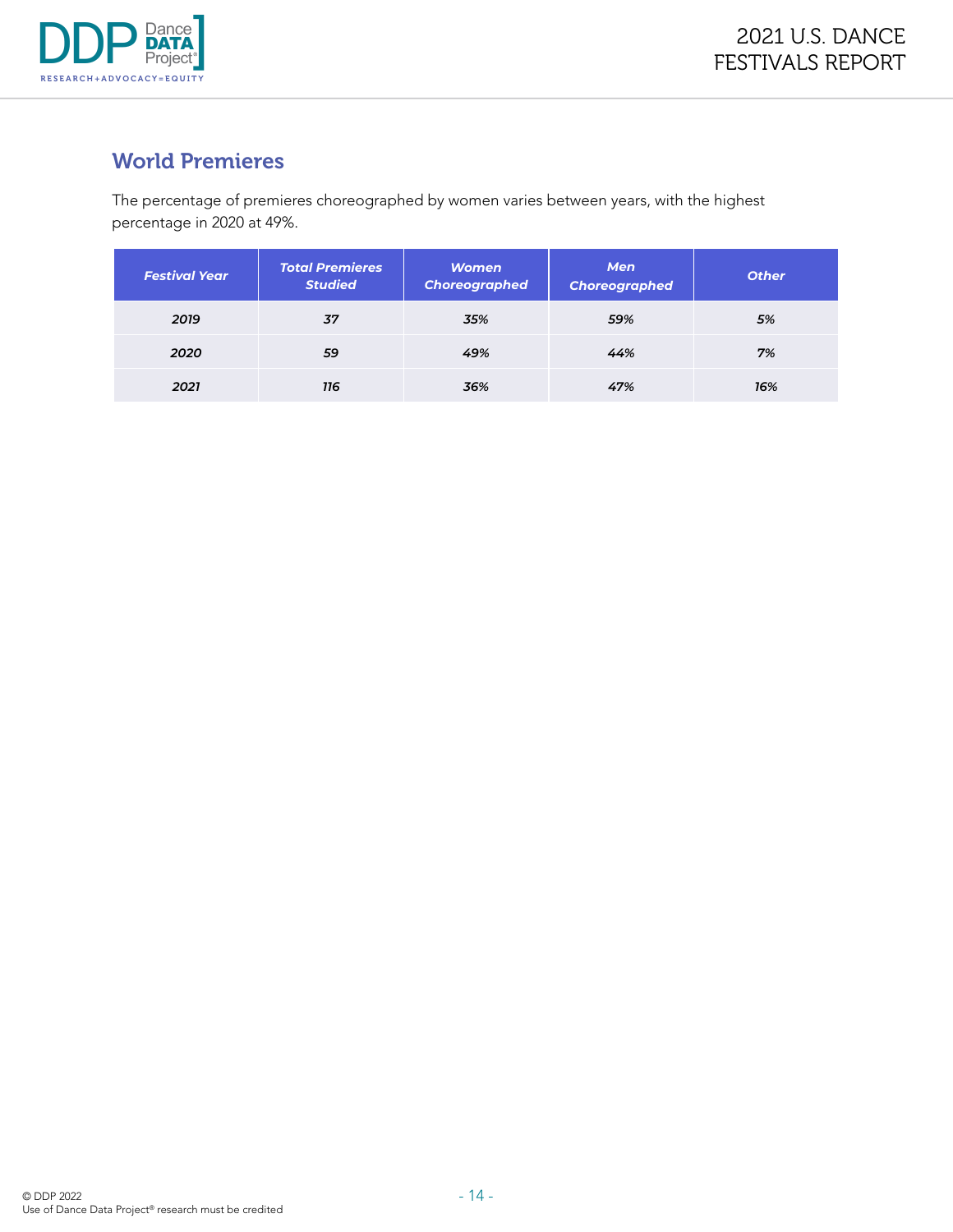

# Section V: Conclusions and Opportunities for Future Research

This Report shows that women choreographed 48% of the works programmed at the dance festivals sampled. The percentages of live works and world premieres choreographed by women, however, are both lower, 38% and 36% respectively, indicating that women remain less likely to receive the most coveted types of commissions.

The Report also shows that 69% of the sampled festivals were led by women in the role of artistic director or equivalent, and that the festivals led by women had on average a higher gender equity score in performance programming than the festivals led by men (0.49 compared to 0.38), meaning that festivals led by women are more likely to program works choreographed by women.

This, DDP's third annual report on dance festivals, examined an increased number of dance festivals and included, for the first time, dance film festivals. The adjusted year-to-year comparisons of 2019, 2020, and 2021 festivals show an increasing number of works choreographed by women. However, it should also be noted that the 2020 and 2021 years were marred by the COVID-19 pandemic, and included virtual programming, which is typically less costly to produce. Virtual programming, compared in this Report to live, hybrid, and film programming, showed the highest percentage of women-choreographed work of any category, at 62%.

For women to achieve parity in dance, and particularly in ballet and choreographic commissions, they must both continue to be given opportunities to present work at dance festivals, and also receive increased choreographic commissions at the largest dance companies which hold the most resources.

Future research should be conducted to:

- Analyze running times of works, providing insight into the number of programmed minutes and types of commissions women receive.
- Study the gender distribution of videographers, directors, and editors of dance films.
- Compare compensation to artists and curators involved in festivals.
- Interrogate how and if festival performance opportunities do or do not lead to other choreographic commissions for choreographers.

DDP also intends to conduct a separate study on dance festivals occurring outside of the U.S. at a later date.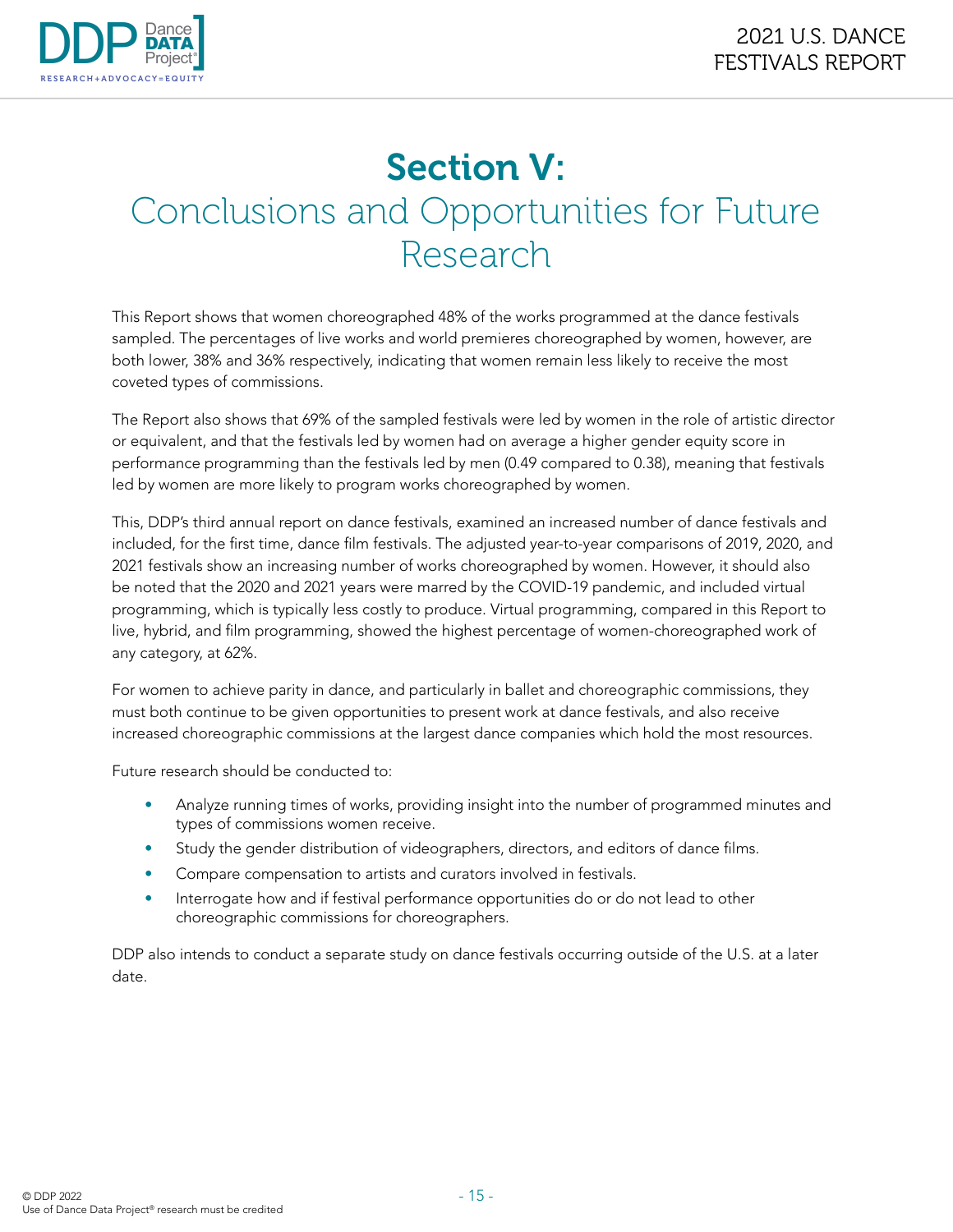

# Section VI: Operational Definitions, Methodology, and Limitations

# Operational Definitions

#### Choreographic Works

Choreographic works, or works, defined as individual pieces of choreography, were classified by the following: live, virtual, film, or hybrid; full-length or mixed bill; premiere or not premiere.

Live works - performed in-person for an in-person audience. Virtual works - created as in-person works for the stage, but videoed and presented virtually. Film works - created with the intention of being shown on a screen rather than stage. Hybrid works - presented as both live and virtual.

Full-Length works - comprised an entire program, presented alone. Mixed Bill works - comprised part of a program, presented alongside other works of similar length.

Premieres - refers to world premieres, works which were presented for the first time.

#### Dance Festival

Dance-focused festivals, or festivals whose programming consisted of multiple (more than one) professional (i.e. non-student) dance performances or presentations, including films and virtual works, particularly in the styles of ballet, contemporary, and/or modern dance.

#### Gender

For this study, choreographers and artistic directors were categorized into three gender identity categories: women, men, and gender expansive. The term gender expansive is used to encompass those who identify as nonbinary or otherwise outside of the gender binary. DDP respects and affirms the gender identities of individuals - in all cases gender given represents the gender identity of the individual to DDP's best ability.

In this research, pronouns were used as an indicator of gender identity. Pronoun data was sourced from biographical information provided on the festival website. Each festival was contacted with the opportunity to verify or correct gender identities of choreographers and artistic directors.

#### Gender Equity Scores

A gender equity score was calculated for each festival as the ratio of women-choreographed works to total works. This equity score only refers to the percentage of works that were choreographed by women: no other equity factors are included.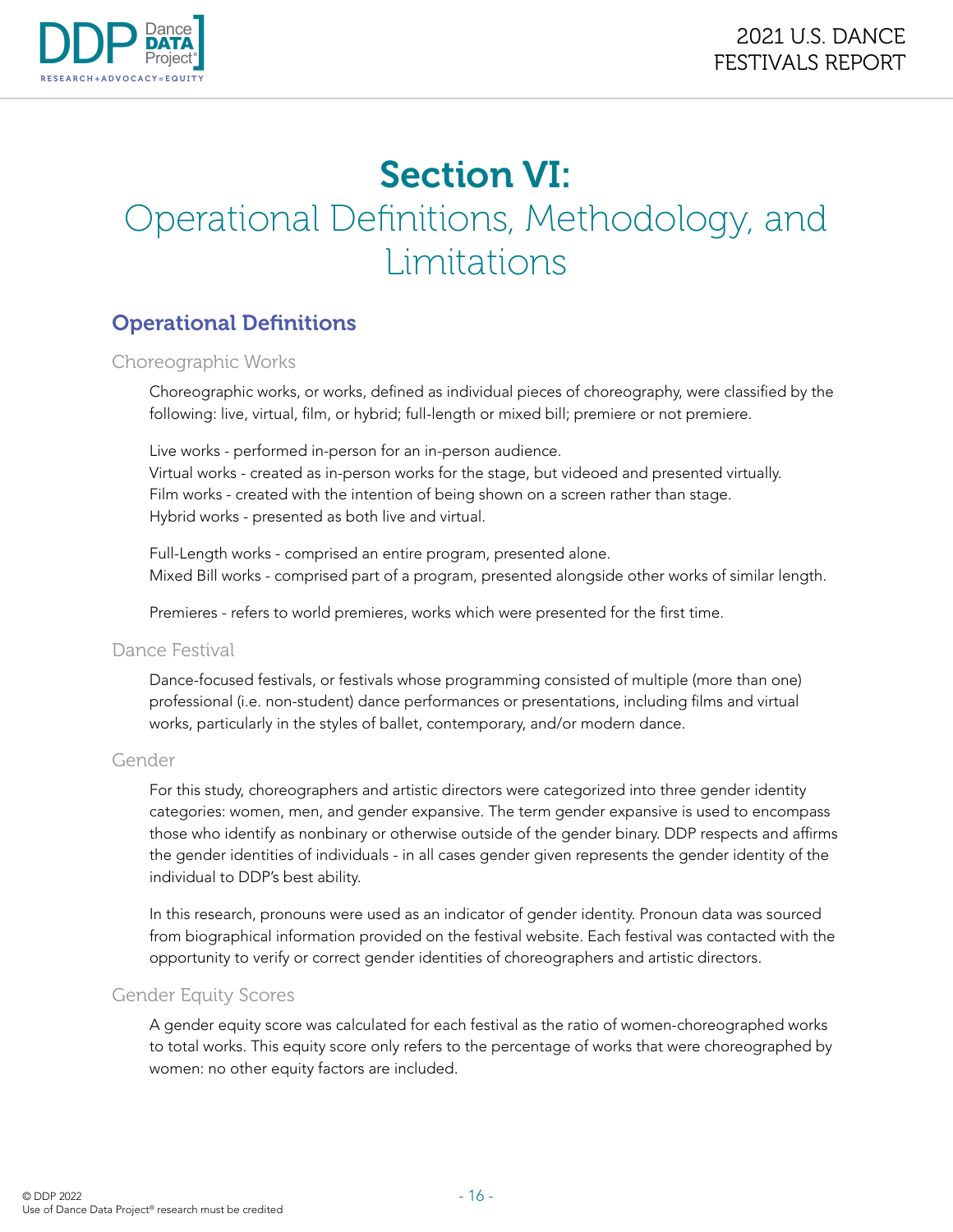

# Methodology

For this Report, DDP gathered a wide sample of dance-focused festivals, or festivals whose programming consisted of multiple dance performances or presentations particularly in the styles of ballet, contemporary, and/or modern dance. The list of festivals was then filtered down to include only festivals that were U.S.-based and which occurred in 2021, a year when many were canceled due to the COVID-19 pandemic. The list was filtered further to include only festivals which had programming details available on their websites.

From the remaining festivals, performance programming and festival leadership details were gathered through festival websites and promotional materials. Other dance programming, such as panels, seminars, discussions, workshops, and classes, were not included in this report.

In several cases, the research team made decisions about whether to include festivals together or separately. DDP chose to include Kaatsbaan's spring and summer festivals together, as they are curated by the same organization and directors. Little Island NYC and Little Island Free, however, were counted as two distinct festivals for this report, because although they occurred in the same location, they were curated by different organizers.

Each festival was then contacted with the opportunity to correct and/or verify the data collected. DDP received a 56% participation rate from this outreach.

We extend our gratitude to the organizers of the following festivals, who participated in the data verification:

- 1. American Dance Festival
- 2. Ballet Sun Valley
- 3. Bates Dance Festival
- 4. Contemporary Dance Choreography Festival (CDCFest)
- 5. Dance Camera West OVID.tv Virtual Festival
- 6. Dance on Camera Festival
- 7. Dance Salad Festival
- 8. Fall For Dance Festival
- 9. HH11 Dance Festival
- 10. Kaatsbaan Spring and Summer Festivals
- 11. Laguna Dance Festival
- 12. Lake Tahoe Dance Festival
- 13. Nantucket Atheneum Dance Festival
- 14. Oklahoma International Dance Festival
- 15. San Francisco Dance Film Festival
- 16. Sans Souci Festival of Dance Cinema
- 17. Screen Dance International
- 18. Seattle International Dance Festival
- 19. Traverse City Dance Project
- 20. Vail Dance Festival

Gender equity scores were calculated for each festival, reflecting the ratio of women-choreographed works to total works. For each festival, the score was calculated by dividing the number of womenchoreographed works by the number of total works. A score of 1.0 would indicate all works by women, a score of 0.0 indicates no works by women, and a score of 0.5 indicates half of the works were by women. This equity score only refers to the percentage of works that were choreographed by women: no other equity factors are included, including length of works, mode of presentation, or leadership of the festival.

Throughout this Report percentages are rounded to the nearest whole number. Because of this, percentages may appear to add to slightly more or less than 100%.